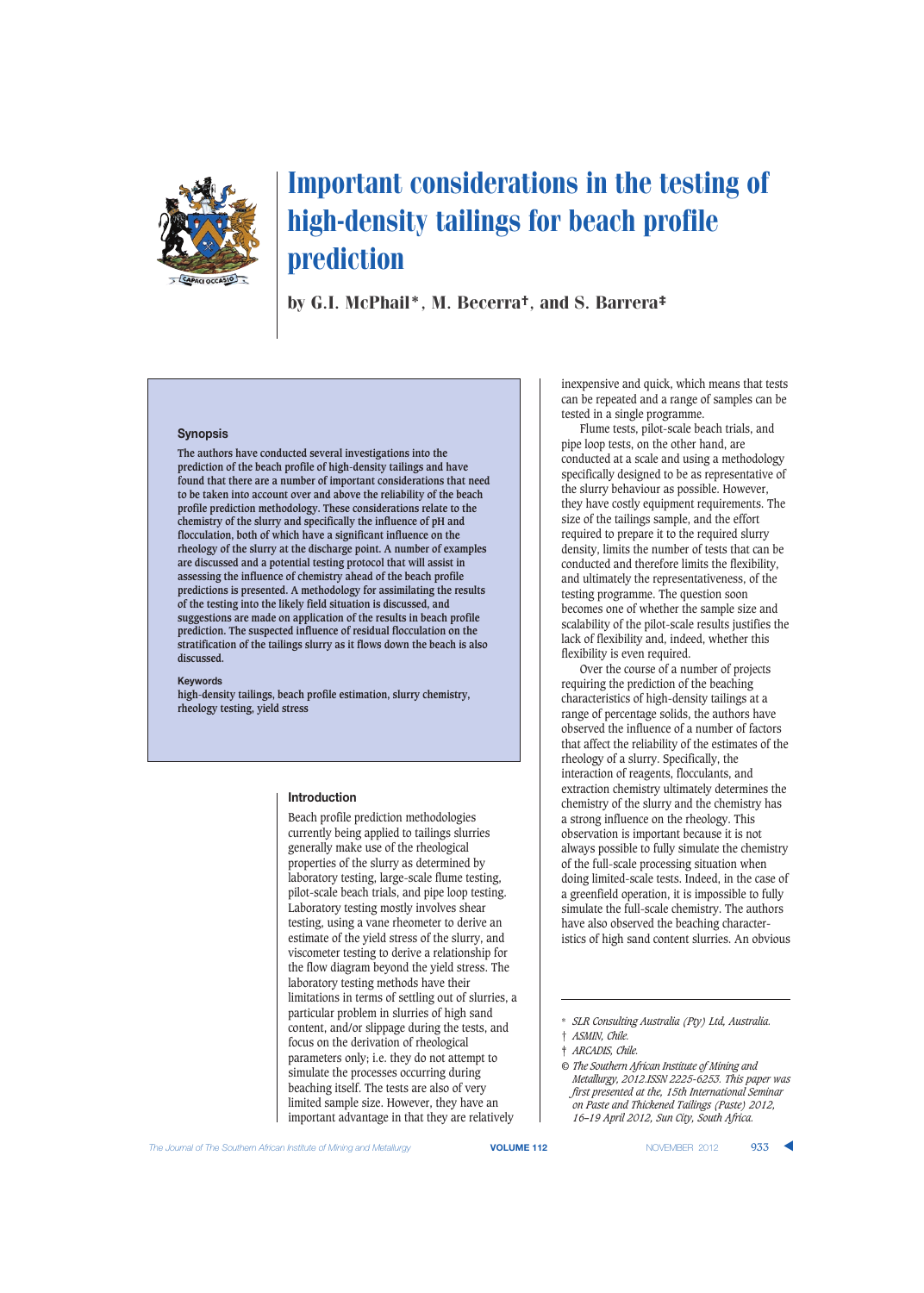example is hydrocyclone underflow. These slurries exhibit very low yield stresses and, from pipe loop tests, appear to behave as Newtonian, yet they present beach slopes of the order of 20–30 per cent. It is therefore clear that particle size distribution also plays a very significant role in the determination of the beaching profile. These considerations are over and above the issues of sample representativeness in terms of mineralogy and particle size distribution.

A number of examples illustrating the influence of slurry chemistry, as well as a number of other considerations, are set out below together with an approach that attempts to bring them into consideration in the beach profile prediction process. But first, it is of interest to note the influence of rheological test methodology.

# **Influence of rheological test methodology**

Figure 1 shows a plot of yield stress versus percentage solids of a tailings slurry. The yield stresses have been estimated three ways, namely:

- ➤ Using a vane rheometer
- $\blacktriangleright$  Through pipe loop testing<br> $\blacktriangleright$  By means of beach trials b
- By means of beach trials based on the stream powerentropy methodology (McPhail, 1995, 2008).

None of the methods specifically determines the yield stress, which by definition occurs at zero shear rate. Indeed, this is an issue with all rheological testing methods. In the case of the vane rheometer, the shear rate is indeterminable, so the measured yield stress is an estimate. In the case of the pipe loop tests and the beach trials, both of which involved the preparation and application of 3 m3 of slurry, the yield stress has had to be estimated by extrapolating back to the yield stress axis on the flow diagram.

It is evident from Figure 1 that there is considerable variability in the estimated yield stress between the methods. In this case, the vane rheometer and the beach trials have been conducted on exactly the same batch of slurry, but the pipe loop tests have been conducted on a separate batch of slurry. The tailings solids are from one sample set and therefore it is likely that differences in the preparation of the batches are also playing a role in the scatter. Since the tailings are from the same set of samples, which have been ground and blended, the differences are most likely related to slurry chemistry.

# **Influence of pH**

The influence of pH on the rheology of a slurry is generally well appreciated, although not necessarily fully understood by thickener designers, and it is not always taken into consideration during testing for the purpose of beach profile estimation. Figure 2 shows a plot of yield stress versus percentage solids from vane testing on a tailings slurry. It is evident that there are two points that plot well below the trend line. These two points were from tests conducted on a slurry at a pH of 8, whereas the slurries on the trend line were all tested at a pH of 9.

It is evident from Figure 2 that, in this case, the pH difference could result in a 30–40 per cent under- or overestimation of the yield stress, depending on whether neutralization in the full-scale operation was taken into consideration in the testing programme.

# **Influence of flocculant type and dose**

Testing of high-density slurries has a strong focus on the type and dose rate of flocculant to optimize thickener performance. There are many flocculants available on the market and it is normal for thickener vendors to conduct tests on a range of flocculants to determine which brand is the most effective for the specific tailings. But if the flocculant test results are not available at the time of testing for the beach profile prediction, the testing laboratory has no other option but to generate tailings at the appropriate density, using process plant liquor or, if this is unavailable, as in the case of greenfield projects, using tap water.

If pilot-scale testing is being carried out, the laboratory generating the tailings will generally have a pilot-scale thickener on site. Unless the testing is being done adjacent to an operating plant, so that large sources of process liquor are available, the slurry has to be mixed up with tap water and the pH adjusted. Then, in order to generate the slurry at the correct density for the testing, a flocculant is added to the slurry in the thickener. Very likely the flocculant dose will be elevated so as to minimize the sample preparation time.

Figure 3 shows a plot of yield stress versus per cent solids measured, using a vane rheometer on the same slurry but with and without flocculant dosage. The samples are taken directly from the base of the thickener and are therefore unsheared.



**Figure 1—Yield stress versus percentage solids for various test methods on the same tailings**

▲

934 NOVEMBER 2012 **VOLUME 112** *The Journal of The Southern African Institute of Mining and Metallurgy*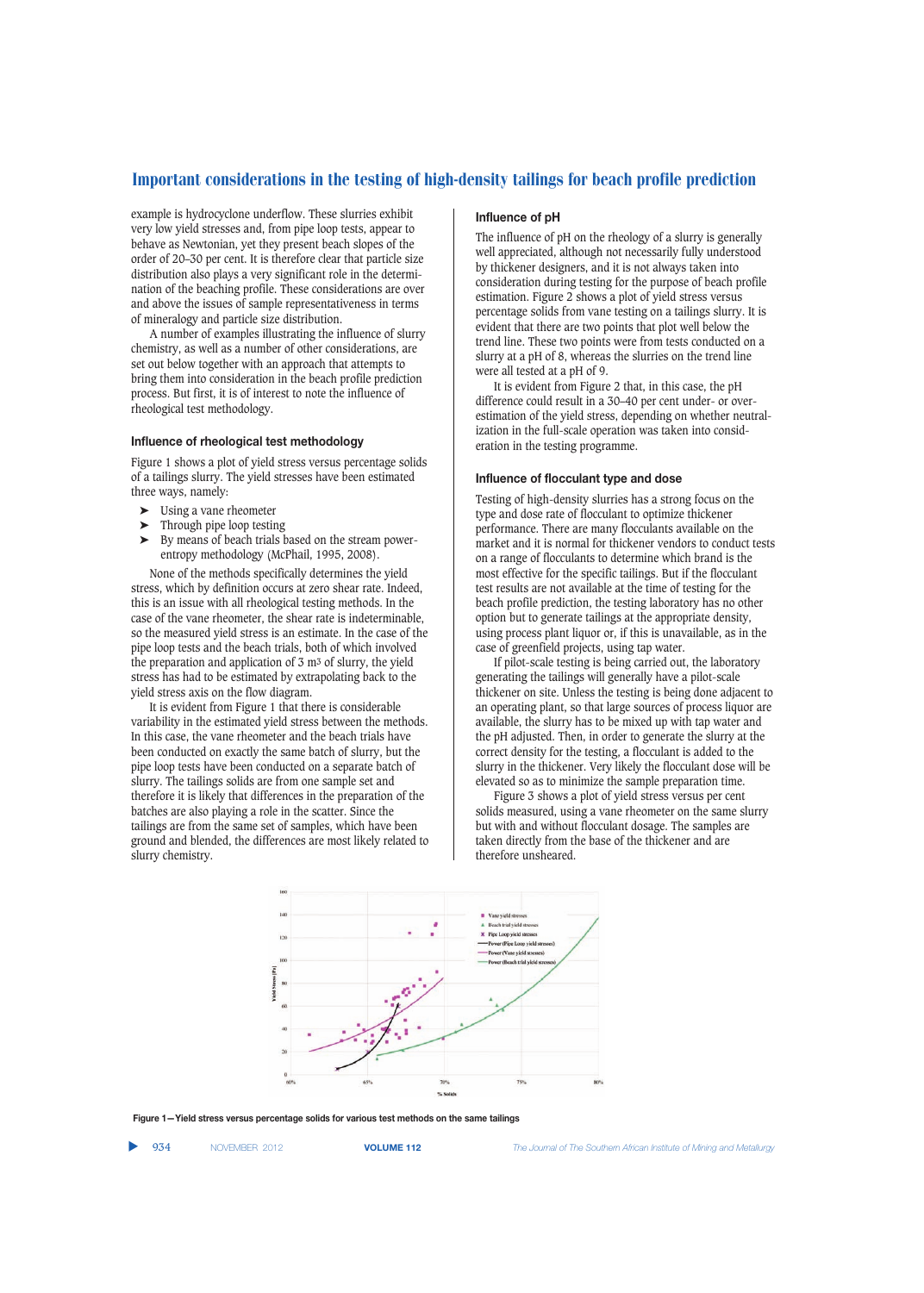

#### **Figure 2—Yield stress versus percentage solids from vane testing**



#### **Figure 3—Yield stress versus percentage solids with and without flocculant**

It is evident from Figure 3 that flocculant has a very significant effect on the yield stress of the unsheared slurry, potentially increasing it by a factor of three or more.

## **Influence of shear thinning**

Just as the addition of flocculant increases the yield stress, so shearing of the slurry breaks down the flocc and induces shear thinning with a concomitant reduction in yield stress. Indeed it is common to build shear thinning into the design of a high-density slurry transport system.

Figure 4 indicates the effect on the yield stress, at a range of per cent solids, of shear thinning induced by longer agitation, and therefore longer shearing.

It is evident from Figure 4 that the yield stress reduced by more than 50 per cent in the case of the slurry tested. More important is the fact that, in order to estimate the yield stress on discharge onto the beach in the full-scale operation, it is necessary to estimate the degree of shearing up to the time of discharge. Conversely, if a higher yield stress is required it is necessary to estimate the extent to which it is practical to minimize the degree of shear thinning up to the time of discharge.

Because these considerations have a very significant impact on the testing of the slurry rheology, it is evident that when testing the slurry it will be important to either:

➤ Ensure that a range of slurries, from fully flocculated to fully shear thinned, is tested as this will facilitate estimation of the effect of shear thinning in the fullscale operation, or

**The Journal of The Southern African Institute of Mining and Metallurgy <b>VOLUME 112 VOLUME 112** NOVEMBER 2012 935

➤ Give consideration to the likely degree of shear thinning in the full-scale operation so as to try to ensure that the sample is similarly shear-thinned prior to testing.

## **Influence of shear thickening**

Tailings that possess a clay fraction such as montmorillonite may exhibit shear thickening behaviour. Figure 5 shows the change in yield stress of a shear thickening slurry at 66 per cent solids with increasing agitation duration. It is evident from Figure 5 that in the case of the slurry tested, the yield stress could more than double depending on the duration of shearing.



**Figure 4—Influence of agitation-induced shear thinning on the yield stress**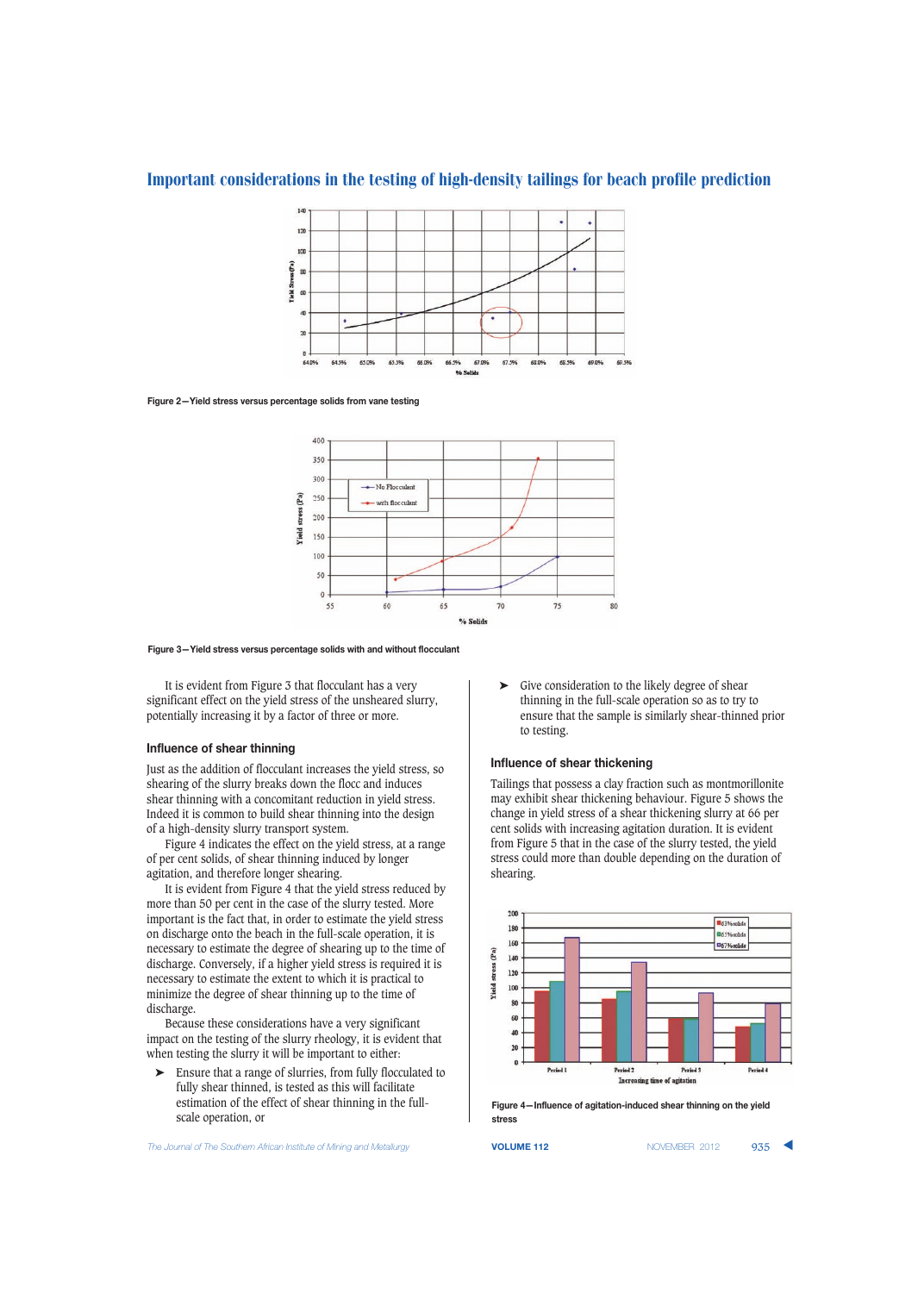

**Figure 5—Influence of agitation-induced shear thickening on the yield stress**

As in the case of a shear-thinning slurry, it is essential to give consideration to the likely degree of shear thickening at the point of discharge in the full-scale operation and then ensure that laboratory and small-scale beaching trials provide data that will cover the range of anticipated shear thickening.

#### **Influence of stratification of the slurry stream**

Tailings slurries at conventional consistencies of 35–50 per cent solids commonly undergo gravitational segregation during flow down the beach. For these tailings it is generally observed that the coarser particles in the slurry settle out early on the beach, causing the deposited tailings to become finer with distance down the beach.

Pinto and Barrera (2002) present beach slope data for copper tailings from seven copper mines where there are variations in particle specific gravity, particle size distribution, and slurry per cent solids. It is shown that even for tailings of similar specific gravity and density, there can be significant differences in the beach slope of the tailings.

It is generally observed that gravitational segregation reduces as the slurry per cent solids increases. The authors have worked with tailings that even at 57 per cent solids, do not show significant segregation into coarse and fine tailings down the beach. However, for these tailings there is significant difference in the full-scale beach slopes, as indicated in Table I. Also indicated in Table I are the yield stresses applicable to each slurry based on back-analysis of the full-scale beach profile using the stream power-entropy methodology (McPhail, 2008; Simms *et al.*, 2011). There is a significant difference in the estimated yield stress.

Mineralogical differences between the slurries, as well as the difference in grind, will contribute to the difference in beach slopes. However, it is the principal author's contention that, based on observation of high density slurries as these flow down the beach in both small-scale flumes as well as in full-scale operations, the difference relates also to density

stratification of the slurry as this flows down the beach. It is argued that the slurry flowing closest to the bed is at a higher percentage solids than the average percentage solids of the slurry and therefore possesses a higher yield stress than the slurry as a whole. Moreover, it is contended that the extent of stratification is related to the degree of shear thinning and residual flocc characteristics of the flocculated slurry. Since the beach slope is determined by the rheology of the material at the bed face where the deposition of solids takes place, and given the relatively small differences in particle specific gravity and grind, it is considered likely that density stratification accounts for the majority of the differences set out in Table I.

#### **Influence of sand content**

Slurries with high sand content, such as those generated when the run-of-mill tailings stream is split into fine and coarse particles using hydrocyclones are, in the authors' experience, generally of low to negligible yield stress. This is because cohesive forces responsible for generating yield stress in slurries are more active between fine particles. In such cases the beach profile is generally steep, whatever the percentage solids of the slurry. At conventional percentage solids, the sands rapidly migrate to the base of the flow stream after discharge and the upper part of the flow stream is dominated by water flow. In high-density slurries there is less separation of water and sands. As a result, most sand slurries beach steeply at 20–30 per cent. These slopes are achieved in the absence of a yield stress and the beaching behaviour appears to be dominated by viscosity.

It would seem logical, therefore, that run–of-mill tailings that have a high sand content will have their beaching characteristics determined by both the yield stress generated by the fine fraction in the tailings, as well as by the sand fraction, which will tend to influence the apparent viscosity of the slurry.

| Table I                                                                                  |               |               |                         |                                   |  |  |
|------------------------------------------------------------------------------------------|---------------|---------------|-------------------------|-----------------------------------|--|--|
| Back-calculated full-scale yield stresses for two copper tailings slurries at 57% solids |               |               |                         |                                   |  |  |
| Particle specific gravity                                                                | $D_{80}$ (µm) | $D_{50}$ (µm) | Average beach slope (%) | Back-calculated yield stress (Pa) |  |  |
| 2.73<br>2.70                                                                             | 250<br>360    | 75<br>100     | 0.22<br>0.60            | 20<br>80                          |  |  |

▲

936 NOVEMBER 2012 **VOLUME 112** *The Journal of The Southern African Institute of Mining and Metallurgy*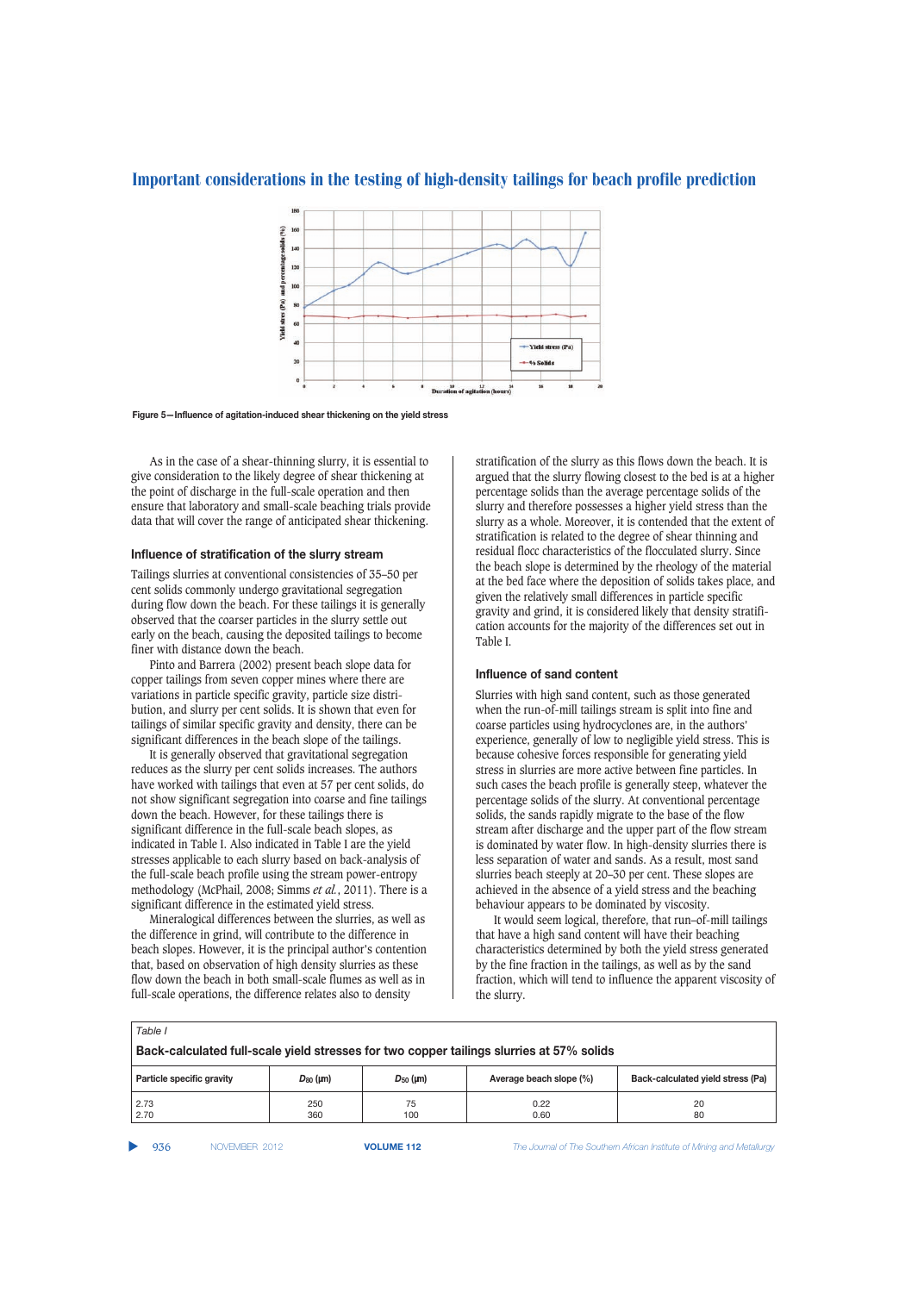# **Sensitivity of beach profile predictions to the yield stress**

The net effect of the factors discussed so far is to introduce uncertainty into the estimate of yield stress. The question is whether the range will have a significant effect on the beach profile predictions. To assess this, consider a typical tailings operating scenario:

- Annual tonnage: 10 Mt/a<br>Solids specific gravity: 2.7
- Solids specific gravity: 2.7
- ➤ Slurry percentage solids: 68 per cent
- ➤ Discharge setup: 2 spigots of 250 mm diameter
- ➤ Beach length: 2 000 m
- ➤ Yield stress: 20–100 Pa.

The stream power-entropy method of analysis (McPhail, 2008; Simms *et al.*, 2011) has been used to predict the beach profiles for yield stresses of 20, 40, 60, 80, and 100 Pa. To ensure that the influence on beach profile is confined to variation in the yield stress, the slurry is taken as a Bingham plastic with a constant Bingham viscosity of 0.05 Pas. In reality, the factors discussed also have an influence on the apparent viscosity, with the changes in viscosity most likely emulating the changes in yield stress.

Table II shows the resulting average beach profiles, as well as a measure of the concavity of the profile, where the measure is calculated as the maximum vertical height difference between the predicted beach profile and a straight line profile at the average slope.

It is evident from Table II that yield stress has a very significant impact on the beach profile predictions.

# **Sensitivity of the beach profile to viscosity**

To assess the importance of viscosity on the beach profile prediction, consider the example mining situation applied in the previous section but assume the yield stress is a constant 20 Pa, the flow diagram linear, and the resulting Bingham viscosity to vary from 0.02–0.5 Pas. Table III sets out beach

profile results predicted, using the stream power-entropy method (McPhail, 2008; Simms *et al.*, 2011).

The Bingham viscosity is shown to have a relatively minor influence on the beach slope compared with the yield stress, but is an important factor nonetheless.

# **Suggested rheological testing approach**

In light of the observations set out previously, it would seem prudent, in developing and implementing a rheology testing programme for the purposes of beach profile prediction, to ensure that the following points are observed:

- As far as practically possible, the liquor used to make up the slurry samples should be representative of the process water liquor. On greenfield projects, samples of the liquor may become available during the metallurgical pilot testing, and this liquor should be collected and preserved for use in the flocculation settling tests and then used directly in the rheological testing
- ➤ The rheological testing should be conducted on samples that cover the range of flocculant types and dosage rates being considered for the tailings. This means that it is preferable for the testing to take place simultaneously, with the settling tests conducted as part of the thickener assessments
- ➤ Laboratory testing should be conducted on samples of varying degrees of shear thinning. Use can be made of a slump test to assess the degree of shear thinning between consecutively sheared samples. Samples should be repeatedly sheared, tested, and a slump test conducted until the slump tests show constant values. The sample will then be fully sheared. When conducting vane rheometer testing in the laboratory, it is further recommended that the bucket rheometer method described by Sofra *et al.* (2007) be adopted. This will enable the full flow diagram to be determined from the vane rheometer tests. The vane rheometer

| Table II                                     |                                        |                         |                |  |  |  |
|----------------------------------------------|----------------------------------------|-------------------------|----------------|--|--|--|
| Beach profiles for a range of yield stresses |                                        |                         |                |  |  |  |
| Yield stress (Pa)                            | <b>Assumed Bingham viscosity (Pas)</b> | Average beach slope (%) | Concavity* (m) |  |  |  |
| 20                                           | 0.05                                   | 0.85                    | 0.13           |  |  |  |
| 40                                           | 0.05                                   | 2.06                    | 0.66           |  |  |  |
| 60                                           | 0.05                                   | 3.32                    | 1.83           |  |  |  |
| 80                                           | 0.05                                   | 4.59                    | 3.55           |  |  |  |
| 100                                          | 0.05                                   | 5.81                    | 5.81           |  |  |  |

\* Measured as the maximum vertical height difference between the predicted beach profile and a straight line profile at the average slope

| Table III                                    |                   |                         |                         |  |  |  |
|----------------------------------------------|-------------------|-------------------------|-------------------------|--|--|--|
| Beach profiles for a range of yield stresses |                   |                         |                         |  |  |  |
| <b>Assumed Bingham viscosity (Pas)</b>       | Yield stress (Pa) | Average beach slope (%) | Concavity* (m)          |  |  |  |
| 0.02<br>0.1<br>0.5                           | 20<br>20<br>20    | 0.82<br>0.88<br>1.05    | 0.124<br>0.174<br>0.295 |  |  |  |

\* Measured as the maximum vertical height difference between the predicted beach profile and a straight line profile at the average slope.